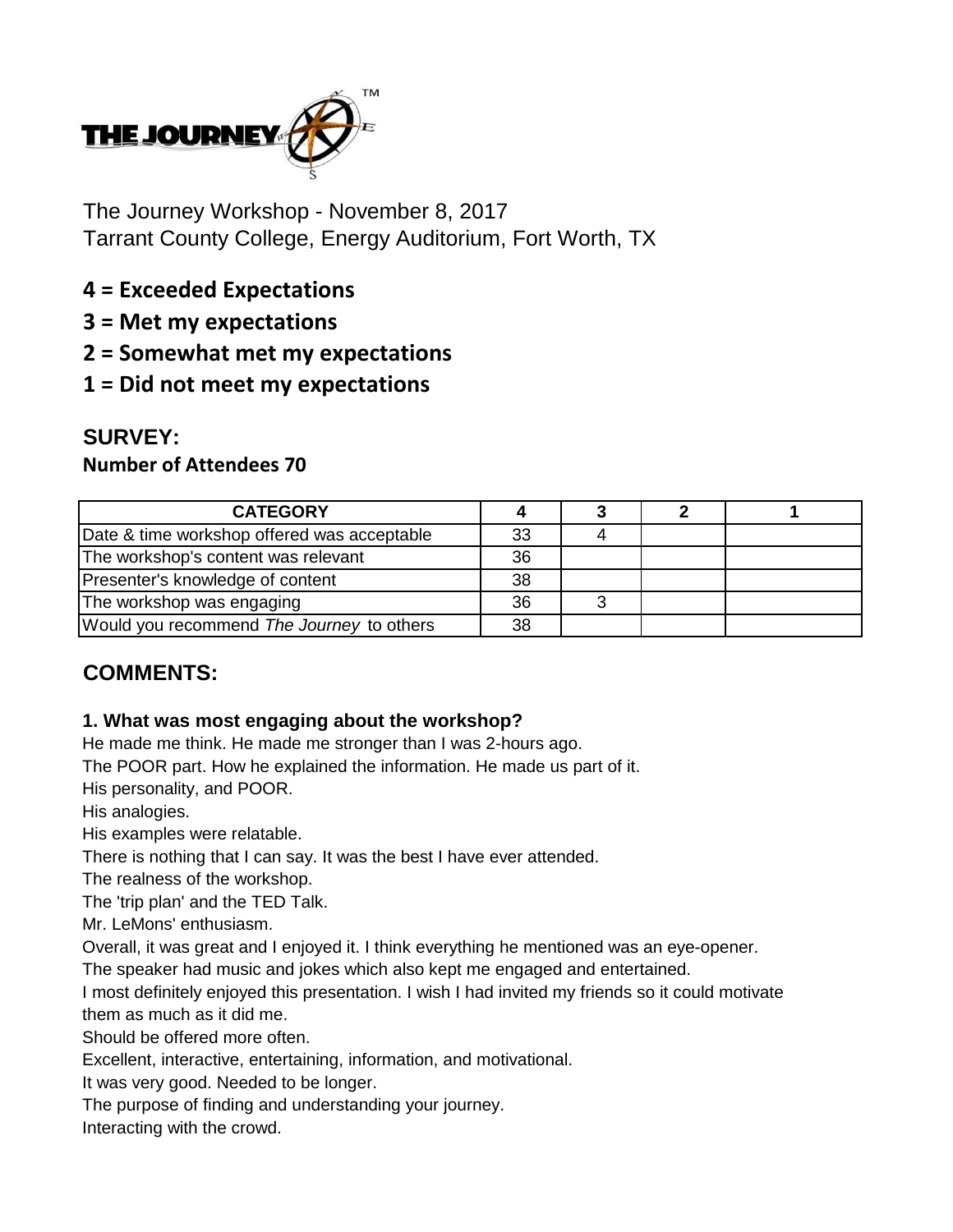The layout and the way it was put into visual perspective, for me, helped.

The way he showed how making choices now affects what could happen in the future. The talk about the 'Circle.'

Speaker was able to help the listener feel like we aren't alone, our situations are relatable.

The examples were relevant to my life.

Mr. LeMons' presentation was so engaging! It was loaded with relevant, actionable points. I really needed to hear this.

How engaged and passionate the speaker was about the topic.

Dynamic speaker. Motivating. Provided students with 'straight talk.'

The speaker, the audio visuals, and the presentation style.

The different types of activities and presentation methods.

We had to participate most of the time, and I loved answering questions. Every time he asked

us to repeat something, I felt more encouraged to do better.

The obstacles, how to overcome them, what you need to do.

Thinking bigger. Developing an alternative view on working FOR Walmart.

Listening to the TED Talk.

The speaker made us interact.

#### **2. What part(s) of the content do you feel will benefit you most?**

The part where Mr. LeMons explained how money works, and how the 'Circle' works.

That I am the pilot of my life and it is my responsibility. How my choices impact me.

The need to leave the 'Circle' in order to become successful.

The 'Side trip.'

The meaning of POOR and the map exercise.

The 'Sidetrip' topic. Things happen in life. You can't just get straight from Ft. Worth to New York. I feel like everything I learn can benefit me throughout life.

The 'Remember Card.'

The way I will look back at how the physical does not define who I am.

The TCC vs. TCC example.

Sometimes to get to success, we have to let people go….The Circle, POOR, TCC vs. TCC, and Sidetrips.

To think bigger, take a step, avoid becoming POOR.

Ideas that inspire students.

Planning your route and moving outside the 'Circle.'

Having and accountability partner.

### **What additional comments would you like to share with others who are undecided about attending The Journey?**

It will encourage and uplift you.

It is really helpful. I would strongly recommend this presentation for those who are considering leaving school.

It's worth the time to know even if you don't want to go.

It was amazing.

Try it before judging it.

If you need any motivation with school or life, this would be the workshop for you.

It's a 'must' if you're on the journey to success!